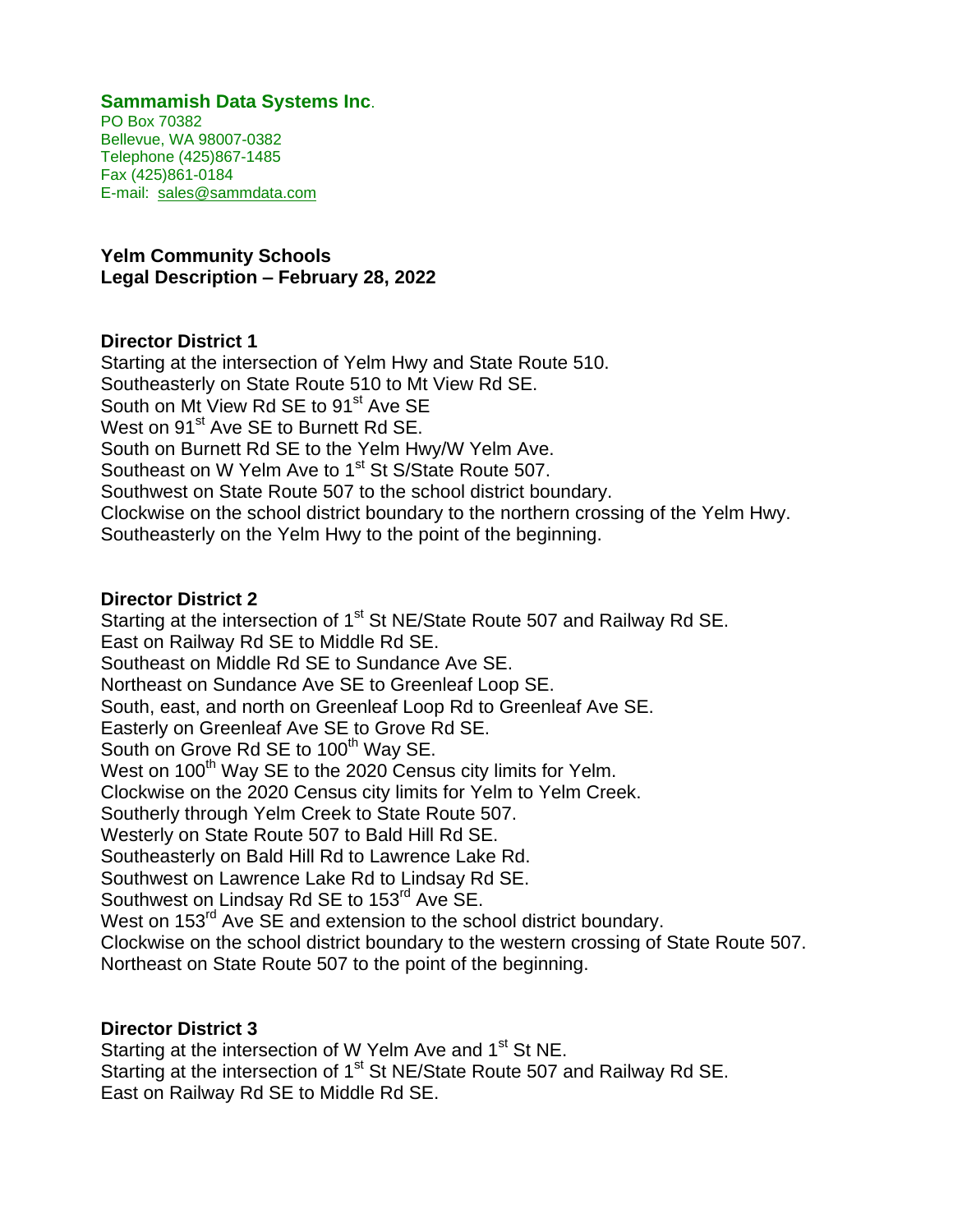Southeast on Middle Rd SE to Sundance Ave SE.

Northeast on Sundance Ave SE to Greenleaf Loop SE.

South, east, and north on Greenleaf Loop Rd to Greenleaf Ave SE.

Easterly on Greenleaf Ave SE to Grove Rd SE.

North on Grove Rd SE to Flume Rd SE.

Northeast on Flume Rd SE to Bridge Rd SE.

North on Bridge Rd SE to Railway Rd SE.

Northeast on Railway Rd SE to the Centralia Canal.

Northwest through the Centralia Canal to the BNSF Railroad.

Northeast on the BNSF Railroad to the Nisqually River.

Meandering westerly through the Nisqually River to the school district boundary

Counter-clockwise on the school district boundary to the northern crossing of the Yelm Hwy.

Southeasterly on the Yelm Hwy to the point of the beginning.

# **Director District 4**

Starting at the intersection of 153<sup>rd</sup> Ave SE and Lindsay Rd SE.

Northeast on Lindsay Rd SE to Lawrence Lake Rd SE.

Northeast on Lawrence Lake Rd SE to Bald Hill Rd SE.

Easterly and southeasterly on Bald Hill Rd SE to Lackamas Creek.

Easterly though Lackamas Creek to Herman Ln.

South on Herman Ln to Hobson Rd SE.

Northeasterly on Hobson Rd SE to Toboton Creek.

Northerly though Toboton Creek to the Nisqually River.

Meandering easterly through the Nisqually River to the school district boundary.

Clockwise on the school district boundary to the western extension of 153<sup>rd</sup> Ave SE. East on extension and 153<sup>rd</sup> Ave SE to the point of the beginning.

# **Director District 5**

Starting at the intersection of Nisqually River and the BNSF Railroad in Section 16, Township 17, Range 02E.

Southwest on the BNSF Railroad to the Centralia Canal.

Easterly through the Centralia Canal to Railway Rd SE.

Southwest on Railway Rd SE to Bridge Rd SE.

South on Bridge Rd SE to Flume Rd SE.

Southeast on Flume Rd to Grove Rd SE.

South on Grove Rd SE to 100<sup>th</sup> Way SE.

West on 100<sup>th</sup> Way SE to the 2020 Census city limits for Yelm.

Clockwise on the 2020 Census city limits for Yelm to Yelm Creek.

Southerly through Yelm Creek to State Route 507.

Westerly on State Route 507 to Bald Hill Rd SE.

Southeasterly on Bald Hill Rd to Lackamas Creek.

Easterly though Lackamas Creek to Herman Ln.

South on Herman Ln to Hobson Rd SE.

Northeasterly on Hobson Rd SE to Toboton Creek.